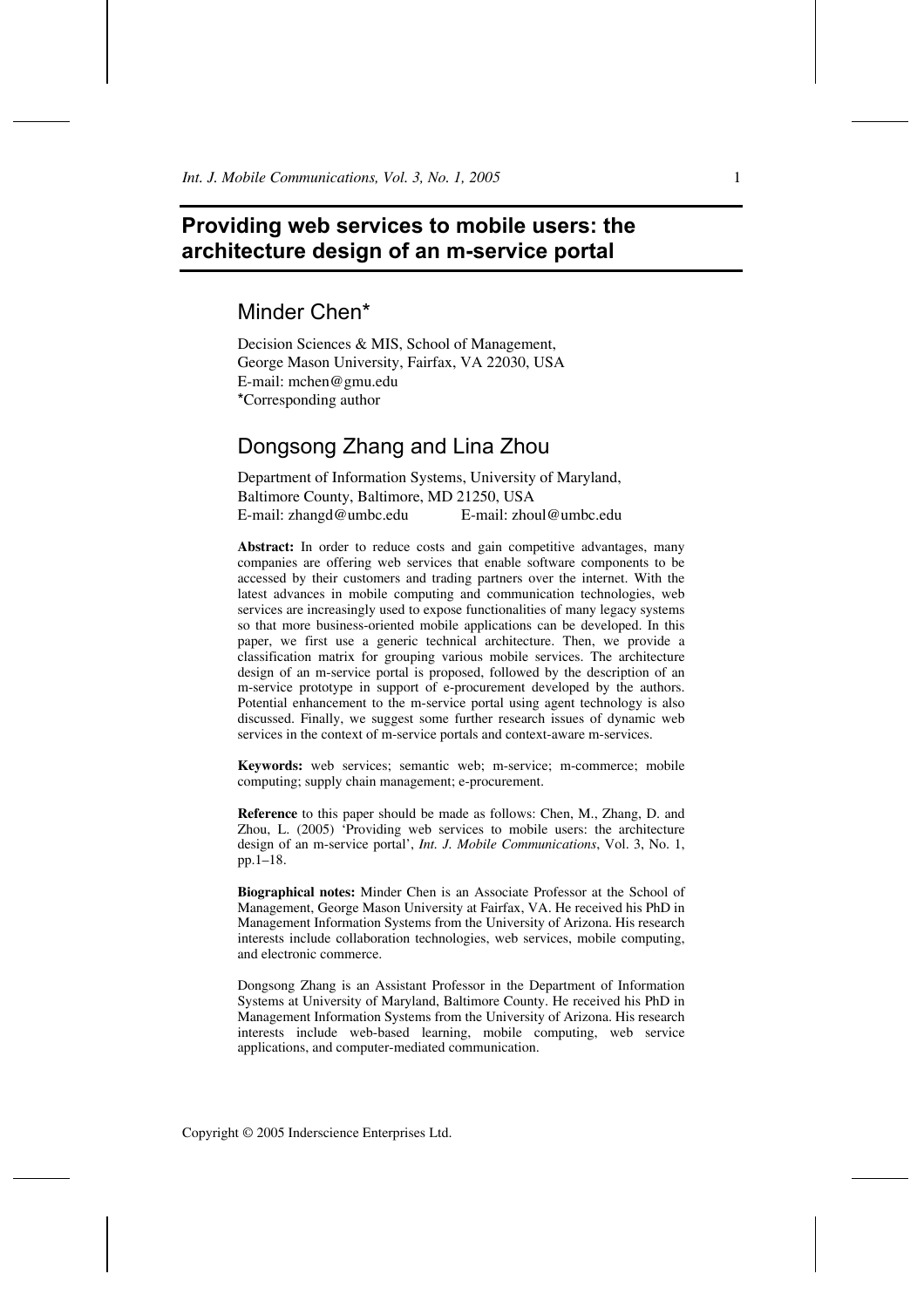Lina Zhou is an Assistant Professor in the Department of Information Systems at University of Maryland, Baltimore County. Her research interests center around text mining, deception detection, ontology learning, and semantic web.

## **1 Introduction**

With the advent of service-centric computing and the widespread application of web technologies, the internet offers unprecedented opportunities to provide more integrated services and streamline supply chains. Many organisations have moved their business online in order to achieve competitive advantages by reducing cost, increasing customer satisfaction, enhancing business collaboration and partnership, and extending service offerings. The use of web services is increasing rapidly as the need for application-to-application communication and interoperability grows.

A web service, defined by W3C, is a software system identified by a URI (Uniform Resource Identifier) whose public interfaces and bindings are defined and described with XML. It is a stack of emerging standards that describe a service-oriented, component-based application architecture. The web service standards stack includes internet protocols for networking, XML for data representation format, SOAP (Simple Object Access Protocol) for messaging protocol, WSDL (Web Service Description Language) for service definition, and UDDI for service registration. Web services have become a critical enabling technology for system integration within an enterprise or among business partners.

The workforce in the 21st century becomes increasingly mobile. A recent IDC study predicts that the number of mobile workers in the US will rise from 92 million in 2001 to 105 million in 2006 [1]. By 2006, two-thirds of employees in the US will be mobile workers, who will spend more than 20% of their time away from their desks – attending meetings, traveling, or performing field works. Some studies indicate that mobile workers' productivity may be improved by 30% when proper mobile technologies are deployed [2]. With the latest advance in mobile computing and communication technologies, we are beginning to see a variety of wireless applications using web services (m-services).

The term *m-service* extends the concept of web services to the wireless environment. It refers to requesting and running web services on wireless devices. An application component is considered as an m-service if it is [3]: transportable through wireless networks; flexible in terms of composition with other m-services; adaptable according to wireless devices' computing characteristics; and accessible by wireless devices via a micro browser as a mobile web application or able to interact with a mobile client software component that consumes web services. Examples of m-services include context-aware mobile applications such as location-based advertising and tourist services, financial applications such as mobile banking, and mobile e-commerce such as inventory tracking and real-time trading. Compared with web services, m-services face more technical, legal, and organisational challenges due to various restrictions from both wireless devices and networks.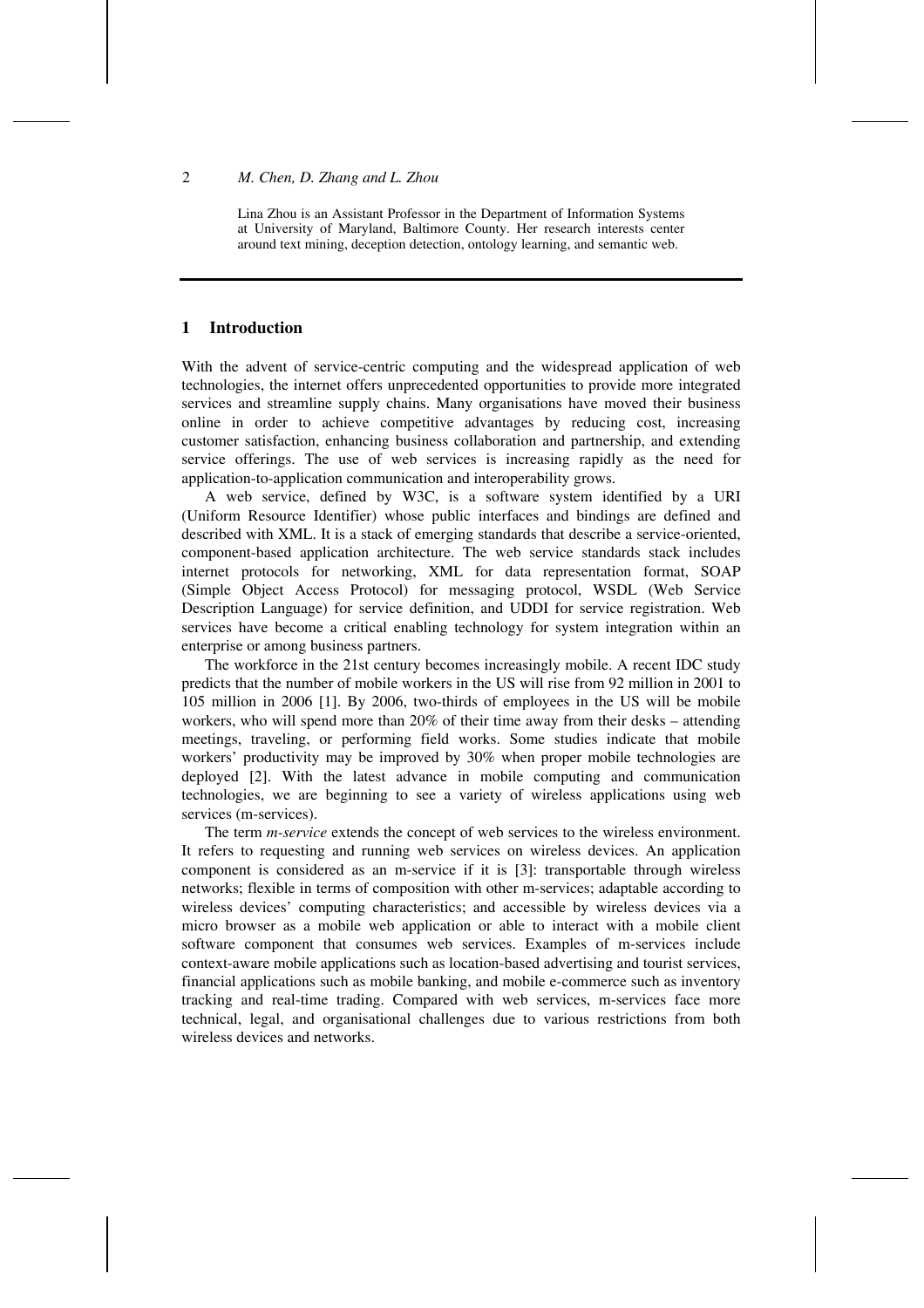It has been well recognised that a major challenge to IT architects and business organisations is to articulate the potential impact of web services and m-services on the development of information systems, IT infrastructures, and business processes. In this paper, we first introduce the concepts of web services and m-services, as well as their relationships. A matrix is used to classify m-service applications. Then, we propose a technical architecture of an m-service portal. A prototype e-procurement m-service is developed to exemplify the architecture. Next, an intelligent m-service architecture is presented to enhance the service searching and matching process. Finally, we discuss a few related research issues such as semantic web services and context-aware applications.

## **2 Web services**

Web services provide a standard-based approach to implementing distributed components. They offer data and business logic services over standard protocols such as HTTP, XML, and SOAP over the internet. Gartner defines web services as "loosely coupled software components delivered over internet-based technologies [4]". The term 'loosely coupled' implies that web services are independent of any programming languages, platforms, and object models. Using the ubiquitous and low-cost internet, web services can easily provide interoperable software functions over the intranet and the internet.

Web services are a set of standards to form a service-oriented architecture (SOA), as depicted in Figure 1. This architecture models the interactions between three roles: service providers, service consumers, and service registries. The interactions involve service publishing, finding, and binding operations. Interfaces to a web service implementation are defined in the Web Services Description Language (WSDL). A web service provider can publish the URL of the WSDL file of a web service in a service registry, such as a public UDDI (Universal Description, Discovery, and Integration) business registry. A web service requester (consumer) can search and retrieve the service description and the access point to the WSDL file of a service from a service registry. The WSDL file will be used to generate a client-side web service proxy. Then, the service consumer uses service description to bind with the web service. At the runtime, it sends a SOAP message to the service provider to invoke a specific method of the web service and receives a SOAP response. A SOAP message is an XML-based construct that includes an optional SOAP header and a mandatory SOAP body. Using web service standards, software components can be accessed by applications developed by business partners regardless of hardware, operating systems, and programming languages used.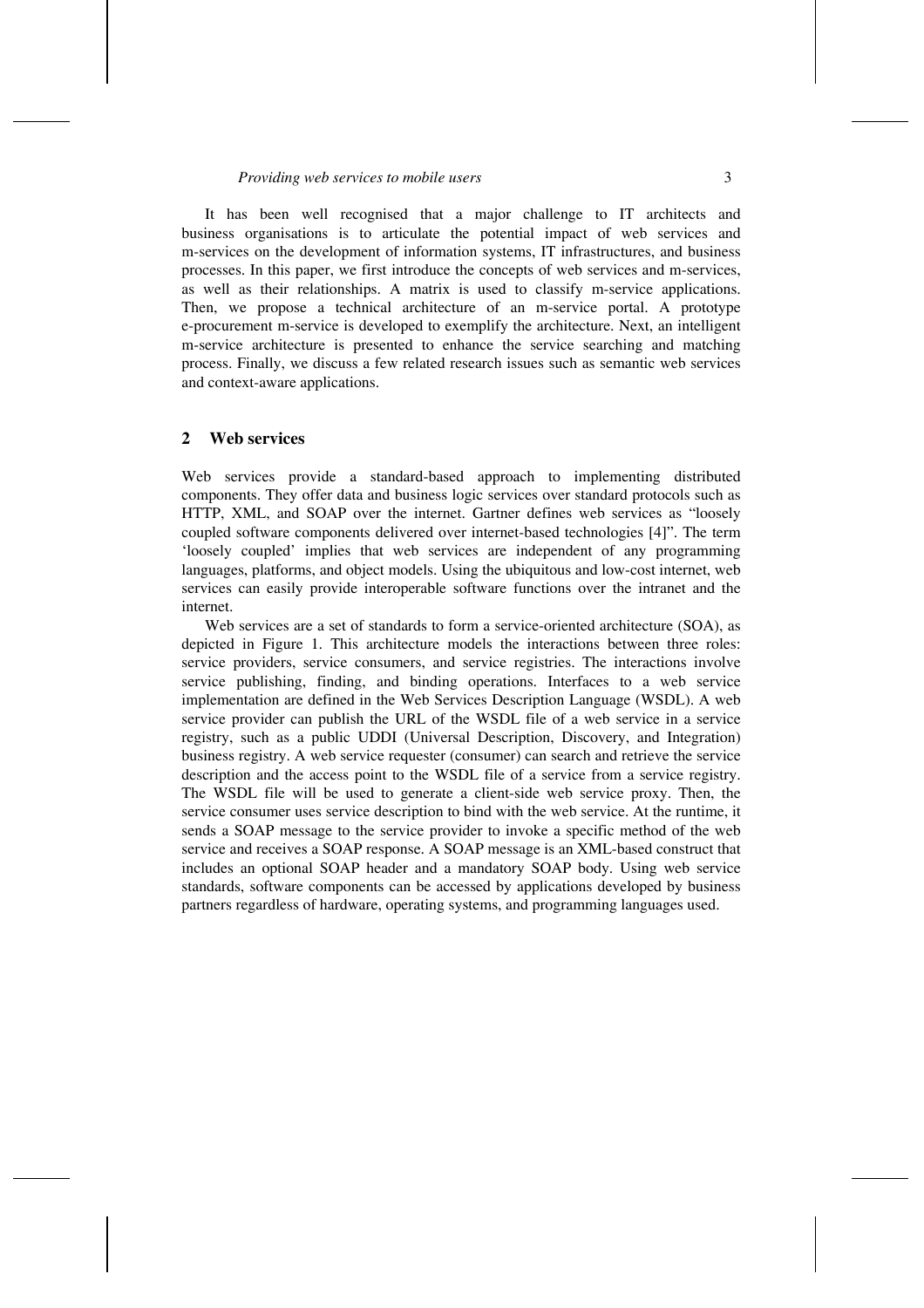

Figure 1 The service-oriented web services architecture

From a distributed computing perspective, web services consist of distributed and reusable software components that encapsulate discrete functionality semantically and are programmatically accessible via standard internet protocols. They can be used as a wrapper to expose functions of legacy systems to applications inside and outside enterprises, including mobile applications. Therefore, web services are viewed as a new middleware technology for building middle-tier software components that implement business functions and data access logics.

## **3 A technical infrastructure of m-services**

In order to improve operational performance, enhance business processes, and increase productivity to remain competitive, mobile service providers are seeking cost-effective ways of integrating a variety of services into their mobile portals. The convergence of the internet and wireless technologies is enabling new services that people could never, until recently, have imagined. On July 17, 2000, the largest mobile phone operator in the USA, Verizon Wireless, launched an internet service called 'mobile web', in a bid to become the nation's largest wireless web service provider. It offers services including local information, search engine functions, shopping (through Amazon.com and Barnes & Noble), organiser functions, and e-mail service.

There are a number of emerging technologies and protocol enhancements designed to extend online services to users of mobile devices. New protocols such as WAP (Wireless Application Protocol) enable companies to design miniature websites specifically for mobile phones with small display screens and limited network bandwidth. These services need to be integrated as web services in order to provide interoperability, allowing users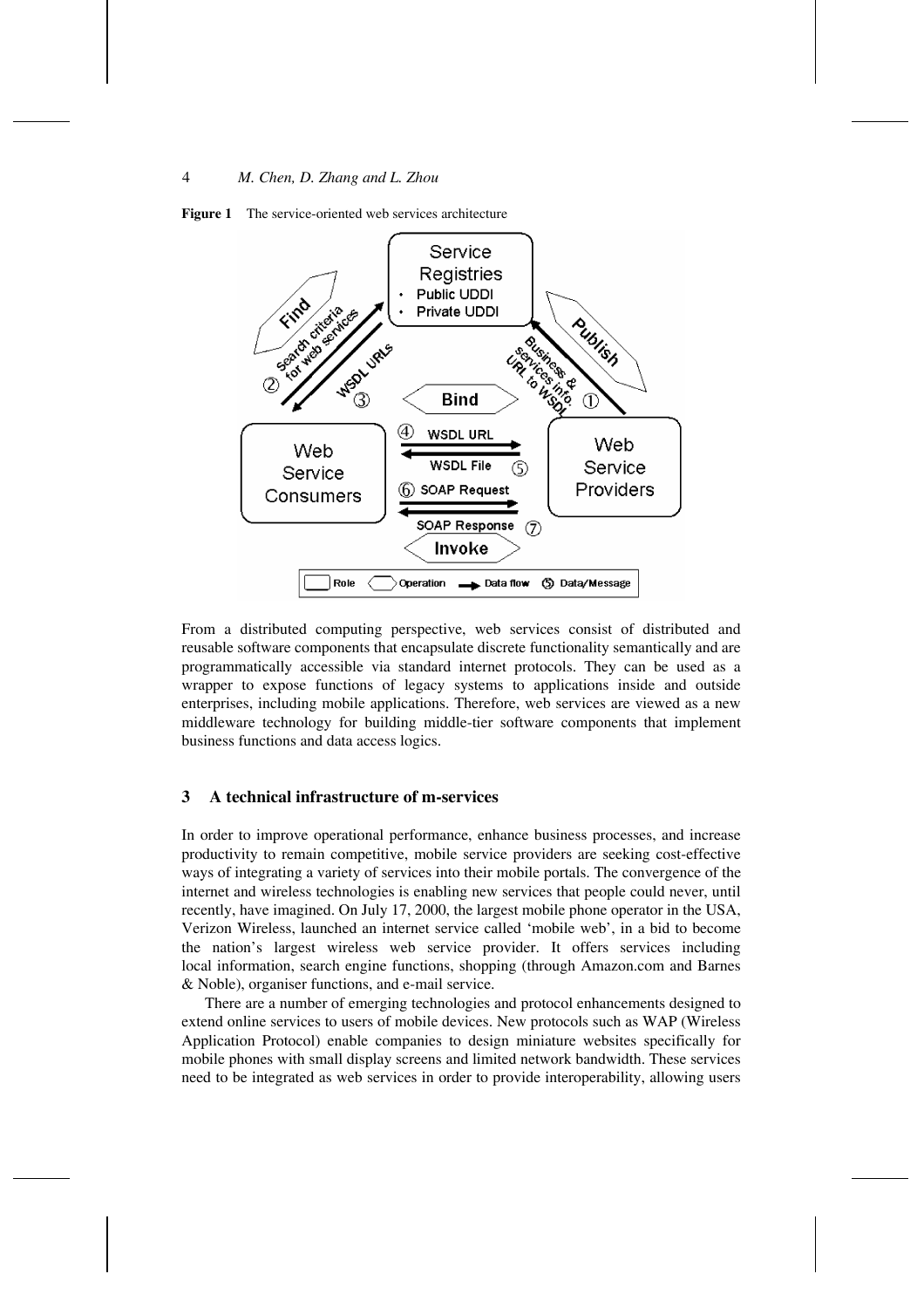to link loosely coupled web service components to form composite services. The wireless application environment (WAE) supports interaction between wireless protocols (e.g., WAP and iMode), web applications, and wireless devices equipped with micro browsers capable of rendering web pages encoded in wireless markup languages such as WML and cHTML.

There are a variety of m-services applications. For example, a user may use a WAP-enabled phone to browse websites of movie theatres and order movie tickets. In the meanwhile, the web applications of movie theatres can deliver information about new releases or previews to mobile users through multimedia messaging service (MMS). With the widespread deployment of mobile devices and communication, mobile e-commerce (m-commerce) is becoming the next phase of electronic business. It is estimated by Gartner Group that at least 40% of B2C e-commerce will be initiated from smart phones supported by WAP in 2004. There has been some research on both theoretical and practical issues of m-commerce. For example, Varshney and Vetter [5] propose a framework for implementing mobile commerce applications. Other examples of m-services are mobile financial applications and context-aware tourist guide, where tourists carrying location-aware mobile devices can obtain relevant tour guide in real-time.

A number of benefits can be gained from m-services, including getting access to real-time information anytime and anywhere; providing faster responses to customer queries and needs, thus increasing customer satisfaction and reducing the cost; triggering business events and initiating business transactions from mobile devices to shorten the cycle time of core business processes; and enabling mobile access to obtain up-to-date intranet and extranet content and prevent data inconsistency.

Figure 2 shows a generic technical architecture of m-services based on the past work of IT vendors and researchers [6–8]. On the client-side, mobile devices can consume web services via the following ways:



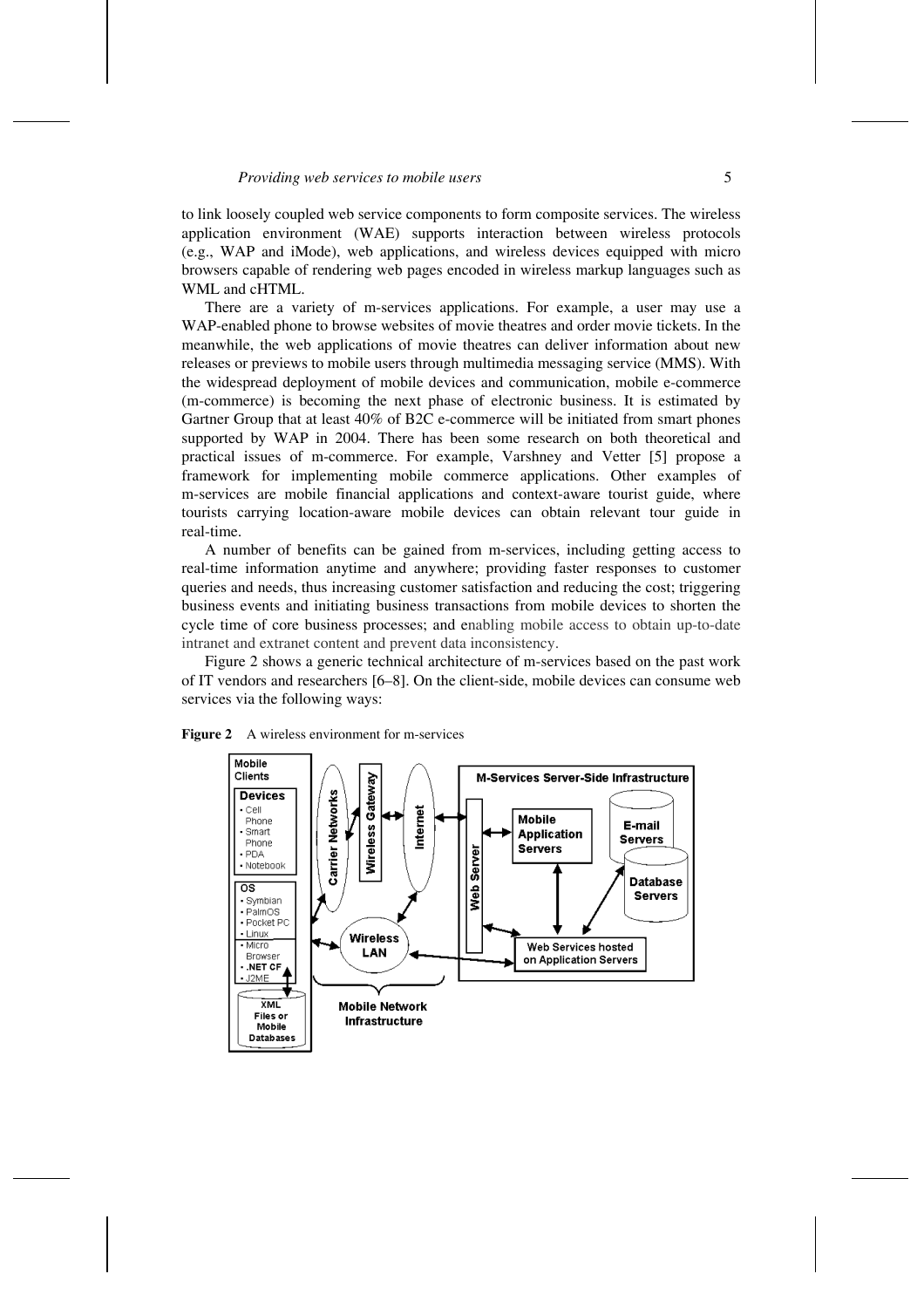- *Mobile web clients.* PDAs or web-enabled cell phones can use mini web browsers to access mobile web applications via wireless internet connection [9]. Mobile web applications are hosted on application servers and can consume web services on the server-side. They can invoke web services, integrate responses from these web services, and then return the consolidated results as web pages to mobile devices.
- *Mobile local clients.* Similar to traditional client-server applications, mobile local client applications run on mobile devices and connect to server components via a wireless local area network (WLAN). After receiving service requests, web services can deliver content in appropriate formats to mobile devices running m-service clients (i.e., SOAP clients) that are capable of processing web service responses locally. Data retrieved from servers can be stored in a local database on the mobile device or as XML files. As a result, mobile users can still work with the data while working offline. The Java community and Microsoft have provided tools and platforms for building such kind of fully functional web service clients on mobile devices. Such mobile devices need to have J2ME or .NET Compact Framework installed in order to run SOAP clients to consume web services deployed on the server side.

On the server side, web services are usually deployed on application servers. They are used as business-logic-layer software components in a multi-tier software architecture to provide computation and data access functions. They can interact with other web services distributed across the internet, as well as server-side components implemented as classes (e.g., Enterprise Java Bean or Microsoft COM components) within the same enterprise network. Mobile application server component provides a broad range of functions including content adaptation and notification.

- *Content adaptation or transcoding services.* Mobile devices may support different markup languages. Creating content in different formats for various mobile devices is very costly and impractical. There are server-based solutions, such as IBM's WebSphere Transcoding Publisher and Oracle 9i Wireless, that can dynamically translate and optimise web content and applications into several appropriate markup languages before delivering them to mobile devices. Microsoft takes a different approach by providing a programming tool, mobile information toolkit, to support development of mobile web applications in one code base. Therefore, programmers do not have to create separate content in different markup languages for various mobile devices.
- *Notification services*. Notification services provide data subscription and delivery mechanisms. Applications that use notification services can provide users with the needed information any time, empowering them to make timely and informed decisions. Users subscribe to these services by specifying triggering events for generating and sending notifications. Notifications will be sent to users' mobile devices as SMS (Short Message Service) or to their email accounts.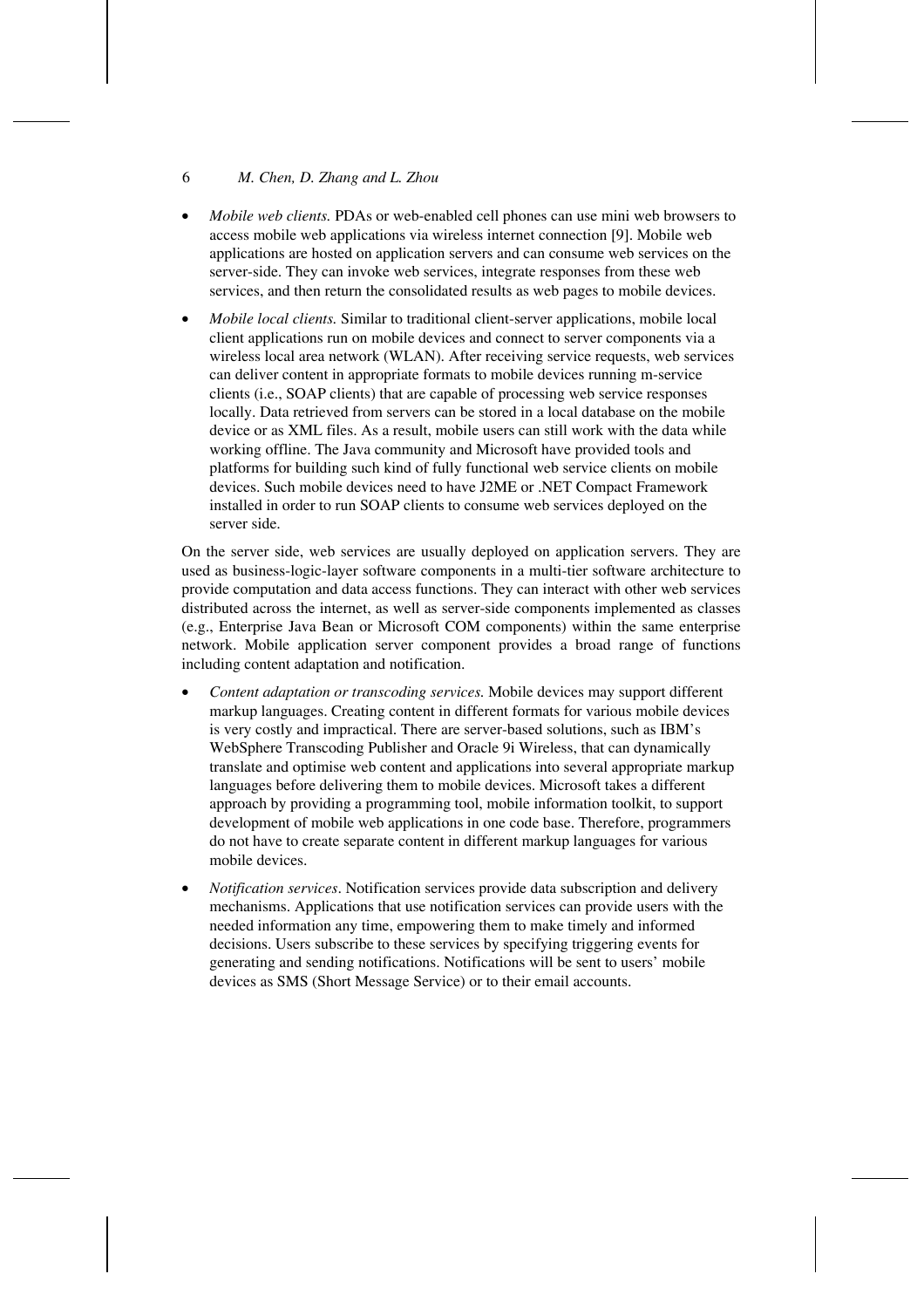## **4 Classifications of m-services and business opportunities**

In the context of m-services, web services can be viewed as an enabling technology that encapsulates business logics and data access mechanisms and exposes business functions to mobile clients. In this section, we will first present a classification matrix of m-services, and then discuss potential business opportunities.

## *4.1 Classification of m-services*

M-services include services that can be consumed in either connected or disconnected mode by consumers or business applications [10]. Figure 3 presents a matrix that classifies m-services based on two dimensions: target users (consumers vs. business) and network connection (disconnected vs. connected). Disconnected applications can run in an offline mode. Data entered in the offline mode will be transferred and synchronised with the centrally stored data when mobile devices are connected to the network later on.





E-mail service, calendar function, and contact information management serve as basic building blocks to m-services from all four quadrants in Figure 3. For example, e-mail is an essential function in a mobile environment because it is often used in the context of business workflows in support of mission-critical enterprise applications. Web access, SMS, and MMS are basic services that help deliver other value-added m-services in the connected mode. Business-oriented m-services in the connected mode include e-procurement, online price checking and ordering, shipping status tracking, and so on. These m-services can be used to integrate mobile applications with legacy systems or ERP systems.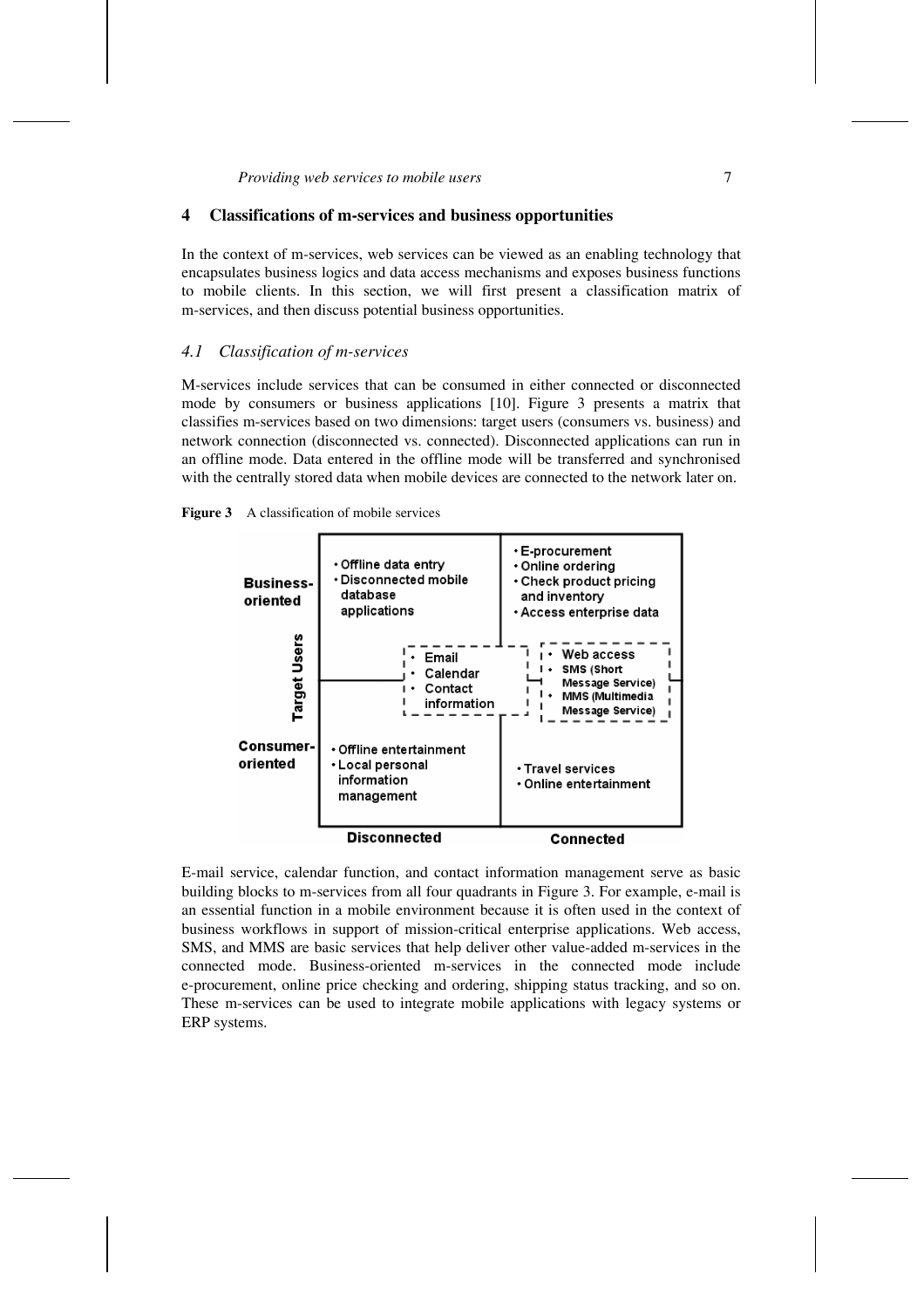### *4.2 Business opportunities for m-services*

Mobile computing technology helps make the right information available to the right person for performing critical business activities regardless of time and location. Mobile applications can be developed in several strategic areas to support employees, customers, and trading partners. M-service applications directly used by employees include horizontal applications related to personal information management and e-mail service. Vertical mobile applications provide direct support for enterprise applications such as sales force automation, field work automation, inventory control, warehouse management, and logistics.

M-commerce offers many business opportunities [11]. Wireless content delivery service is a critical element of m-commerce. Popular content-oriented m-commerce applications are financial news delivery, stock portfolio tracking, stock quote checking, and telephone directory assistance. Marketing applications in m-commerce may automatically alert users of special sales at nearby shops based on their locations and interests. Transaction-oriented m-commerce such as trading stocks often requires immediate action even when people are traveling [12]. M-commerce applications usually include micro-payment mechanisms that allow mobile users to pay for products purchased from vending machines or to buy tickets through mobile devices.

Businesses should also be aware of the difficulties while using m-services [13]. M-services should be designed and implemented in such a manner that much fewer steps and data entry efforts are required to complete a transaction. Providing context-aware m-services may reduce data entry operations for the mobile user in areas such as supply chain management [14]. Using location-based m-services to advertise sales information to customers at the proximity of stores may attract more customers and increase the revenue [15,16]. Innovations in B2C mobile applications can be found in some vertical industries such as retailing [17]. Providing mobile web access for a B2B exchange, which allows users to submit bids through their mobile devices and receive alerts of new bids, seems to be a promising application.

# **5 An m-service portal**

#### *5.1 The architecture of an m-service portal*

A web portal is an aggregation of heterogeneous web resources at a website to provide easy access to these resources. We propose an m-service portal architecture, as shown in Figure 4, which integrates m-services to provide adaptive and personalised services and to accommodate the constraints of mobile devices. The architecture can potentially support all types of m-services discussed in Section 4.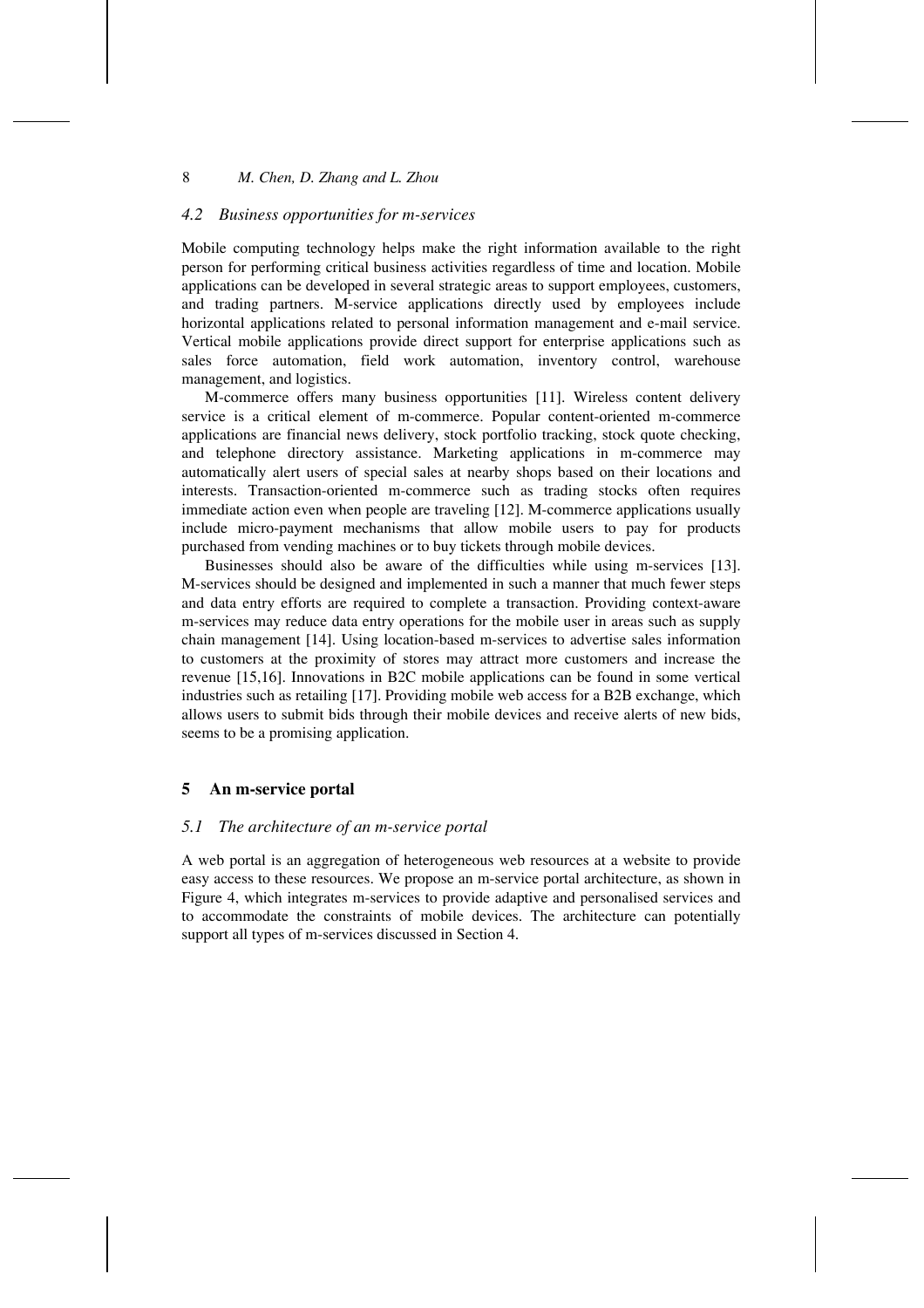#### **Figure 4** An m-service portal architecture



An m-service portal can be either consumer-oriented or business-oriented. The architecture of the proposed m-service portal consists of three major components:

- List manager maintains a personalised list of pre-configured m-services (e.g., frequently-used hyperlinks to various m-services) specified by mobile users. The list can be updated based on mobile users' access patterns by assigning higher scores to the most recently visited sites. It aims to reduce unnecessary data entry and search. The user can also use the List Manager to link to other m-service portals such as:
	- *Google Wireless WebSearch.* It allows users to search not only the 'Mobile web' created specifically for mobile devices, but also the entire World Wide Web.
	- *MSN Mobile.* It provides mobile internet services similar to MSN services to users of mobile devices. Those services include e-mail, weather information, sports, news, personalised MSN alerts, as well as MSN Messenger.
- *Profiler* is responsible for storing personal information and preferences such as financial profiles, health and insurance profiles, information needs (such as scores of sports games and local weather), message delivery preference for consumer-oriented m-services, and properties of mobile devices that users have (for customised content presentation) [18]. Business rules can be integrated into business-oriented m-services such as e-procurement. The management of profiles and preferences can be implemented using web services built upon external web service building blocks, so that the profiles and preferences can be easily shared with other m-service applications outside this m-service portal.
- *Agency* uses intelligent agent technologies to reduce unnecessary interaction between m-services and the mobile user. Based on users' information recorded in the Profiler, agents can proactively collect relevant services and information on behalf of users. When an m-service is not found in the List Manager, the agent(s) can automatically search in the web service/m-service registries to identify appropriate services that satisfy users' needs. The semantic web services technology [19] can be incorporated into the design and implementation of the Agency.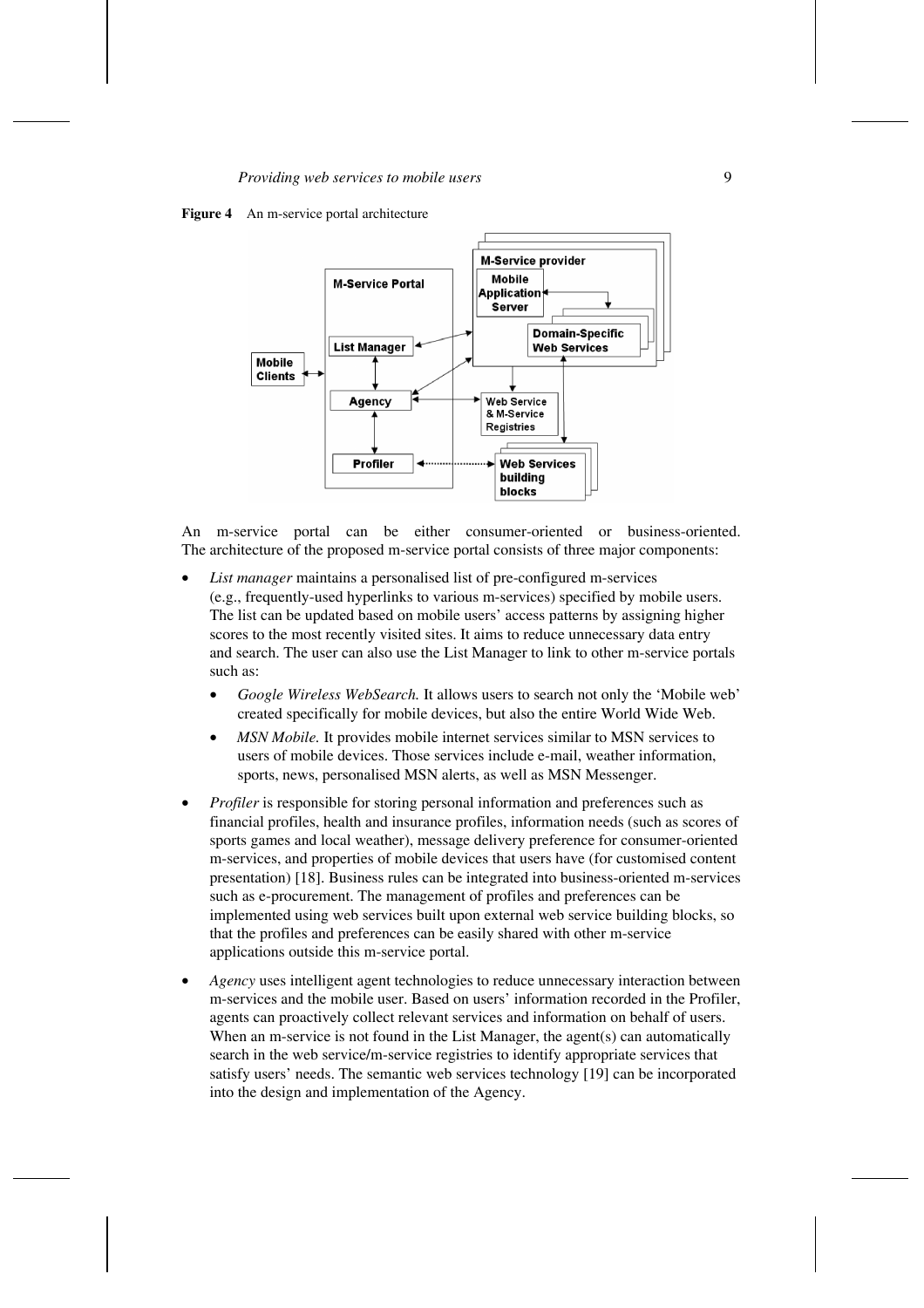There are three other essential elements that interact with the m-service portal. The first one is a set of building-block web services. They are common basic web services required by most m-service applications. Some software vendors and third party developers (e.g., Microsoft and Oracle) have been developing 'foundation' web services as building blocks for complicated web service-based applications. Typical building blocks for m-services include the single sign-on service supporting user authentication, the alert service providing automatic message delivery, micro-billing services that track transactions made by mobile users, and the GIS (Geographic Information System) mapping service supporting the development of location-based services.

The second element is m-service registries that contain a list of services published by m-service providers. The UDDI standard can be used to implement m-service registries. Current public distributed UDDI Business Registry nodes are maintained by companies such as IBM and Microsoft. Services registered at different nodes are synchronised on a daily basis. Therefore, a web service provider only needs to publish their services in one of the distributed registries that are listed at www.UDDI.org. The UDDI standard is too broad in its definition of 'Services' and does not provide enough semantics to support effective m-service search. We envision that several vertical UDDI-based registries designed to support m-services in a variety of industries (e.g., travel, finance, and entertainment) will emerge to complement existing public UDDI registries.

The third element is a group of m-service providers that develop and host m-services particularly useful for mobile users. They are likely to deploy mobile application servers with transcoding services, which enable the information delivered by web services to be consumed by mobile devices' micro browsers directly instead of by local web service clients.

## *5.2 A prototype of an e-procurement m-service portal*

This section describes an e-procurement m-service prototype that we have developed in the context of the m-service portal. This m-service allows purchasing personnel to inquire product prices from suppliers and to place an order from a mobile device connected to the internet. This e-procurement m-service application allows employees to replenish an inventory while they are checking it in a warehouse.

In the application, each supplier listed in a private web service registry needs to implement two web services: QueryPrice (price checking) and ProductOrdering. Both web services can be implemented with any programming language and run on any platform. They are used by an e-procurement m-service for buying products from suppliers. The e-procurement m-service is built with ASP.NET and Microsoft Mobile Internet Toolkit (MMIT). MMIT supports the development of mobile web applications and provides a context adaptation function capable of rendering generated content dynamically in support of different standards such as WML and cHTML to mobile devices. This m-service prototype is developed in Visual Studio .NET and deployed in the .NET Framework environment.

Openwave Mobile Browser Simulator is used to test the prototype system. A play-by-play description of an e-procurement m-service scenario and operations performed behind the scene are described as follows. Figure 5(a) shows the homepage of the m-service portal with links to its three major functions. The mobile browser is used to present content that is dynamically generated and rendered in WML. A user selects the *List Manager* by pressing the button below a softkey labelled as '*List*'. A list of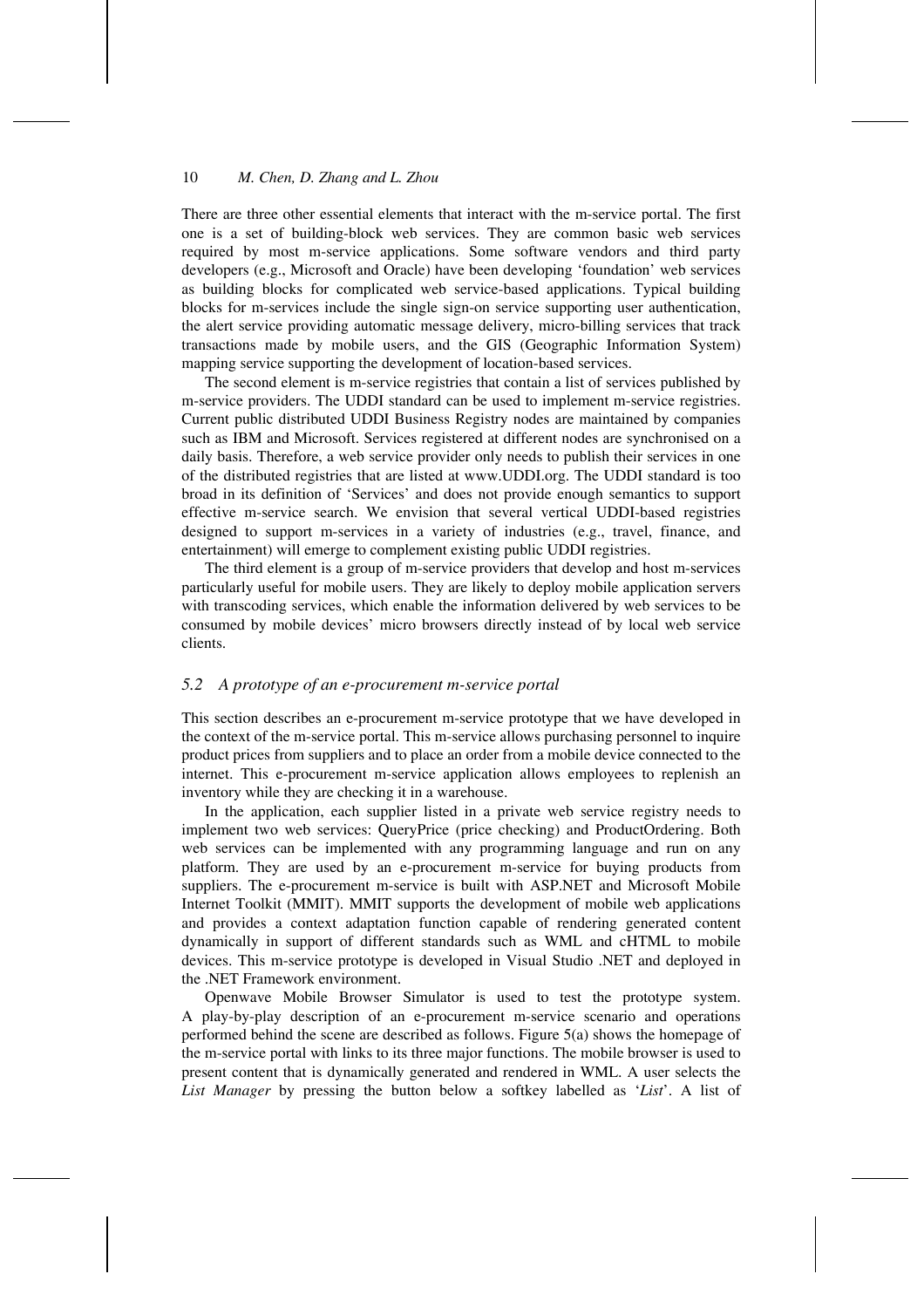frequently used m-services and a '*Managing list*' link that allows user to configure the listing of m-services will then be displayed, as shown in Figure 5(b).

**Figure 5** (a) The home page of the m-service prototype, (b) Selecting e-procurement from the list manager and (c) Entering a product ID to inquire prices from vendors via the *QueryPrice* web service



If a user selects the e-procurement m-service, he or she can enter a product ID and then choose *Check Price* link to activate the dynamic price checking function, as illustrated in Figure 5(c), to inquire the prices of this product from a number of qualified suppliers. We added a web reference to the URL of the WSDL file of the QueryPrice web service provided by a supplier and referred to it as QueryPrice locally. A client-side web service proxy is then generated. The price checking function (i.e., CheckAll ( ) in Table 1) that calls the QueryPrice web services implemented by all qualified suppliers performs the following tasks:

Table 1 Partial program listing of the price checking function

- 1 Private Sub CheckAll()
- 2 Dim ProductSupplierRow As DsProductSupplier.productsupplierRow
- *3* Dim myQueryPrice As QueryPrice.Service1
- 4 Dim QueryResult As New QueryPrice.ProductQuery( )
- 5 Dim con As OleDb.OleDbConnection
- 6 Dim cmd As OleDb.OleDbCommand
- 7 Dim wsdl As String
- 8 con = New OleDb.OleDbConnection("PROVIDER=Microsoft.Jet.OLEDB.4.0;" \_
- 9 & "Data Source=" & MapPath("Inventory.mdb")
- 10 cmd = New OleDb.OleDbCommand()
- 11 con.Open()
- 12 cmd.Connection = con
- 13 For Each ProductSupplierRow In DsProductSupplier1.productsupplier.Rows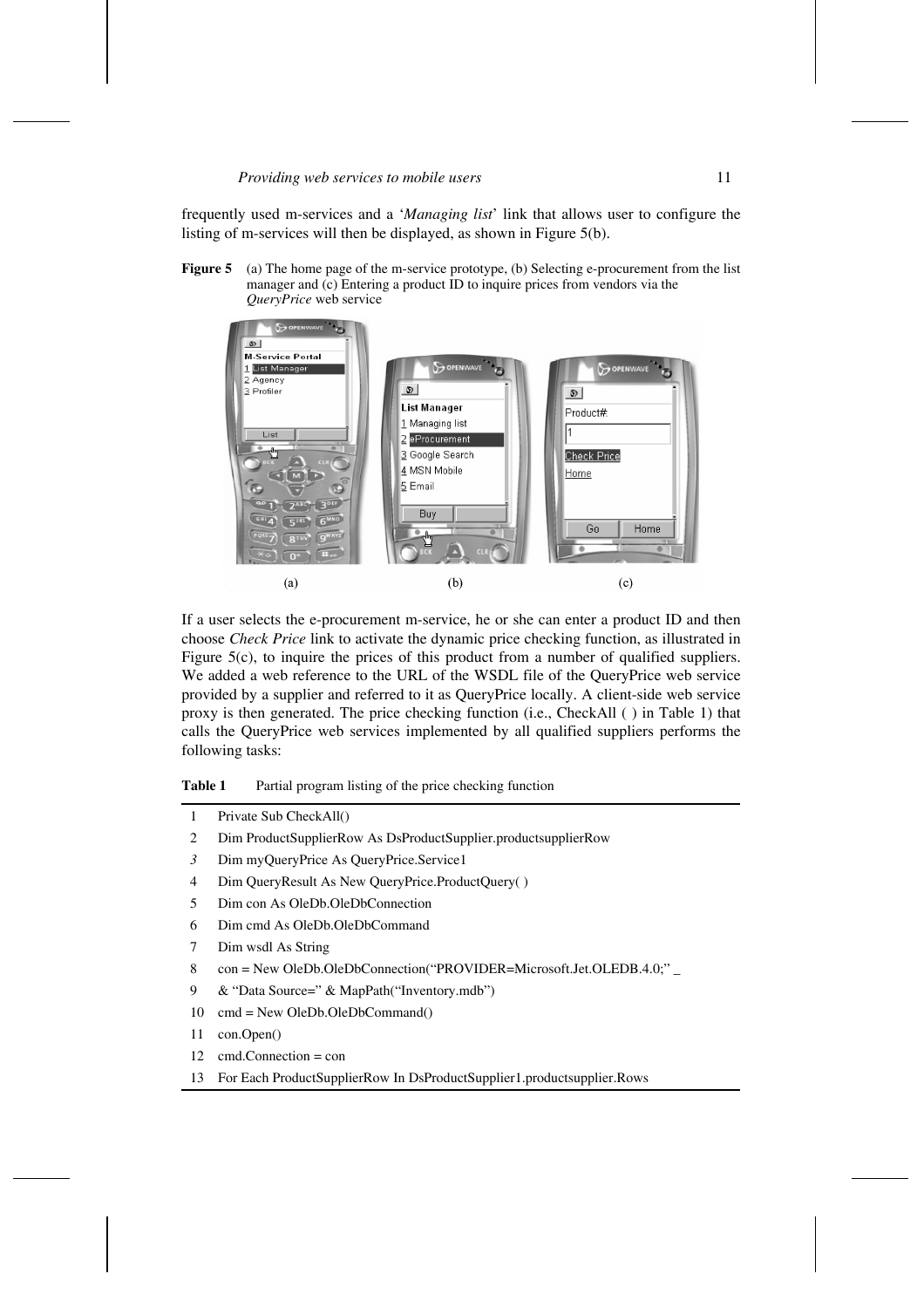Table 1 Partial program listing of the price checking function (continued)

| 14 | Try                                                                               |
|----|-----------------------------------------------------------------------------------|
| 15 | cmd.CommandText = "select wsdl from supplierws where $"$ $\overline{\phantom{a}}$ |
| 16 | " wsoperation = 'Check' and supid = " $&$ ProductSupplier.supid                   |
| 17 | $wsdl = cmd.ExecuteScalar()$                                                      |
| 18 | $myQueryPrice = New QueryPrice.Servised(wsd)$                                     |
| 19 | $QueryResult = myQueryPrice.Check(ProductSupplier.subPN)$                         |
| 20 | Catch ex As Exception ' Error in query the price                                  |
| 21 | QueryResult.price = $-1$                                                          |
| 22 | QueryResult.QuantityOnHand = $-1$                                                 |
| 23 | QueryResult.DeliveryTime $= -1$                                                   |
| 24 | End Try                                                                           |
| 25 | $ProductSupplierRow price = QueryResult price$                                    |
| 26 | ProductSupplierRow.quantity = QueryResult.QuantityOnHand                          |
| 27 | $ProductSupplierRow. deliver yTime = QueryResult. De liveryTime$                  |
| 28 | <b>Next</b>                                                                       |
| 29 | End Sub                                                                           |
| 30 | 'Data structure matches the SOAP response of the Check web method                 |
| 31 | <b>Public Class ProductQuery</b>                                                  |
| 32 | Public price As Double                                                            |
| 33 | Public QuantityOnHand As Integer                                                  |
| 34 | Public DeliveryTime As Single                                                     |
| 35 | <b>End Class</b>                                                                  |

- An instance, myQueryPrice, of that web service is declared (Line 3 in Table 1).
- A private directory is used to store the URLs of WSDL files for web services published by suppliers. The WSDL files defining the QueryPrice web services are retrieved from the directory (Line 15–17).
- The retrieved WSDL files are used to instantiate the QueryPrice web service of each qualified supplier via dynamic binding (Line 18). The *Check* method of this web service is then invoked using product ID as a parameter (Line 19). Product IDs of each supplier are stored in an internal Supplier-Product database table.
- The result of a price inquiry contains the product price, quantity of the product on hand, and an estimated delivery time (in hours). It is stored as a record (i.e., *ProductSupplierRow*) in the ProductSupplier table (Line 25–27) in an in-memory DataSet called DSProductSupplier1. The ProductSupplier table is bound to ObjectList, a data-ware mobile form control for displaying data. The rendering of pricing information from all suppliers is handled by an instance of ObjectList as illustrated in Figure  $5(d)$ – $5(f)$ . Figure  $5(d)$  only displays the offered prices from two different suppliers in the ascending order.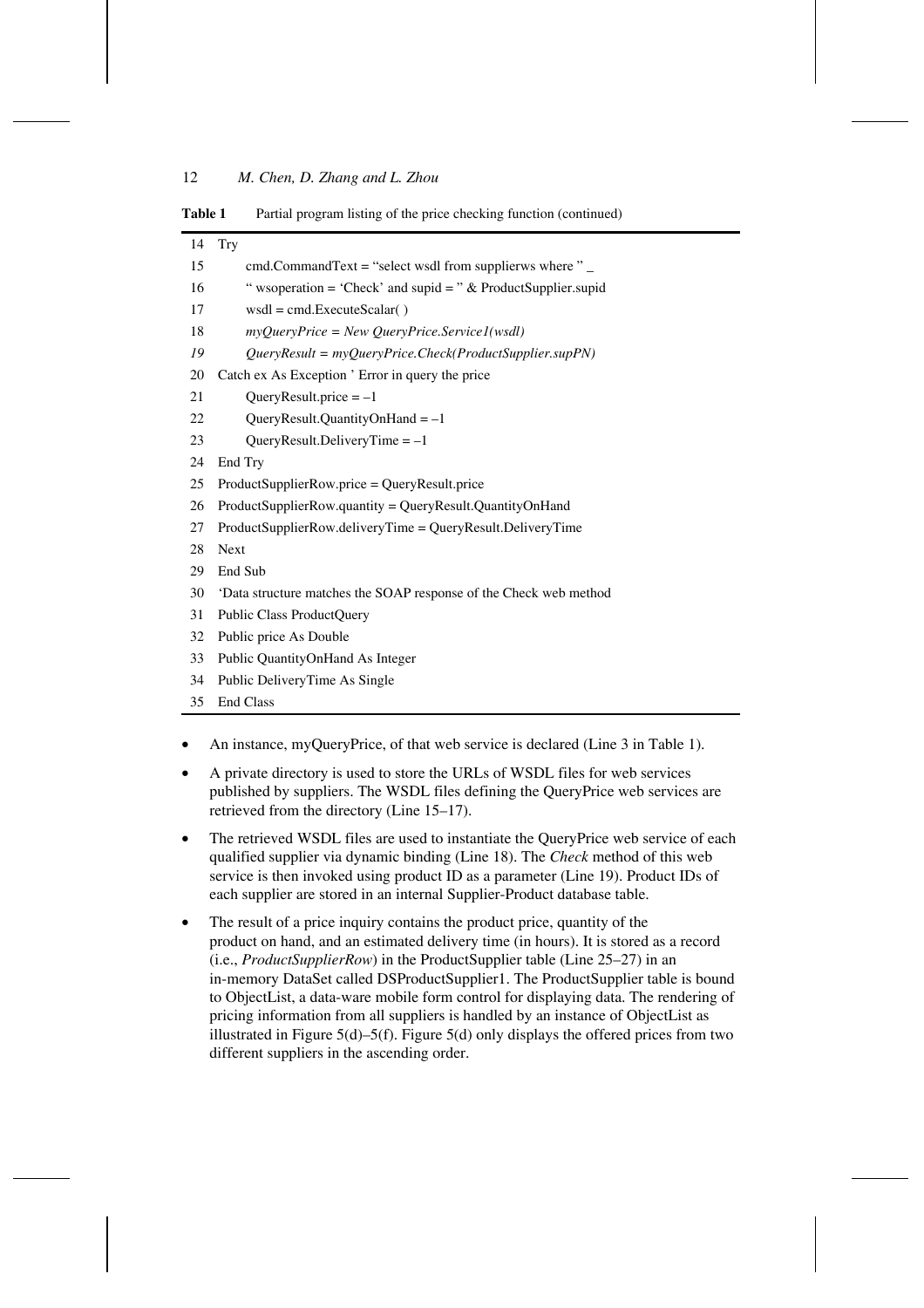After price quotes from all qualified suppliers are returned, the user can select a price. Then a page with a link to detailed information and a link to the ProductOrdering service will be displayed (see Figure  $5(e)$ ). The user can press the BCK button to go back to the previous page. If the *Detail* link is selected from the Figure 5(e), the detailed product-offering page will be displayed (see Figure 5(f)).

Figure 5 (d) Displaying prices from vendors, (e) Viewing a detailed offer or placing an order and (f) Detailed offer record from a supplier



After checking all the details including price, delivery commitment, and availability provided by suppliers, the purchasing personnel can either call a selected supplier to place an order via the cell phone, or invoke an ordering method of the ProductOdering web service provided by the supplier to place an order online.

The e-procurement m-service uses two standardised web services for dynamic price checking and ordering at runtime. If companies want to join the e-procurement system as suppliers, they need to implement these two web services using the same method names and signatures in accordance with the WSDL files. The e-procurement system administrator only needs to add new entries for WSDL files to the private directory in order to make their services available. No change to the application source code is required.

## *5.3 Intelligent m-services*

A combination of web services and intelligent agents is expected to re-shape the future service industries by encouraging the federation of workforces among organisations. Distributed heterogeneous intelligent agents can interact with each other in various ways such as peer-to-peer and agent-mediated manners [20].

To further enhance the Agency component in the m-service portal, we propose an architecture for intelligent m-service agency as depicted in Figure 6. It includes a variety of coordinated agents, such as personal agents and composition agents that interact with other major components in the m-service portal such as the Profiler, as well as external m-service registries and m-services.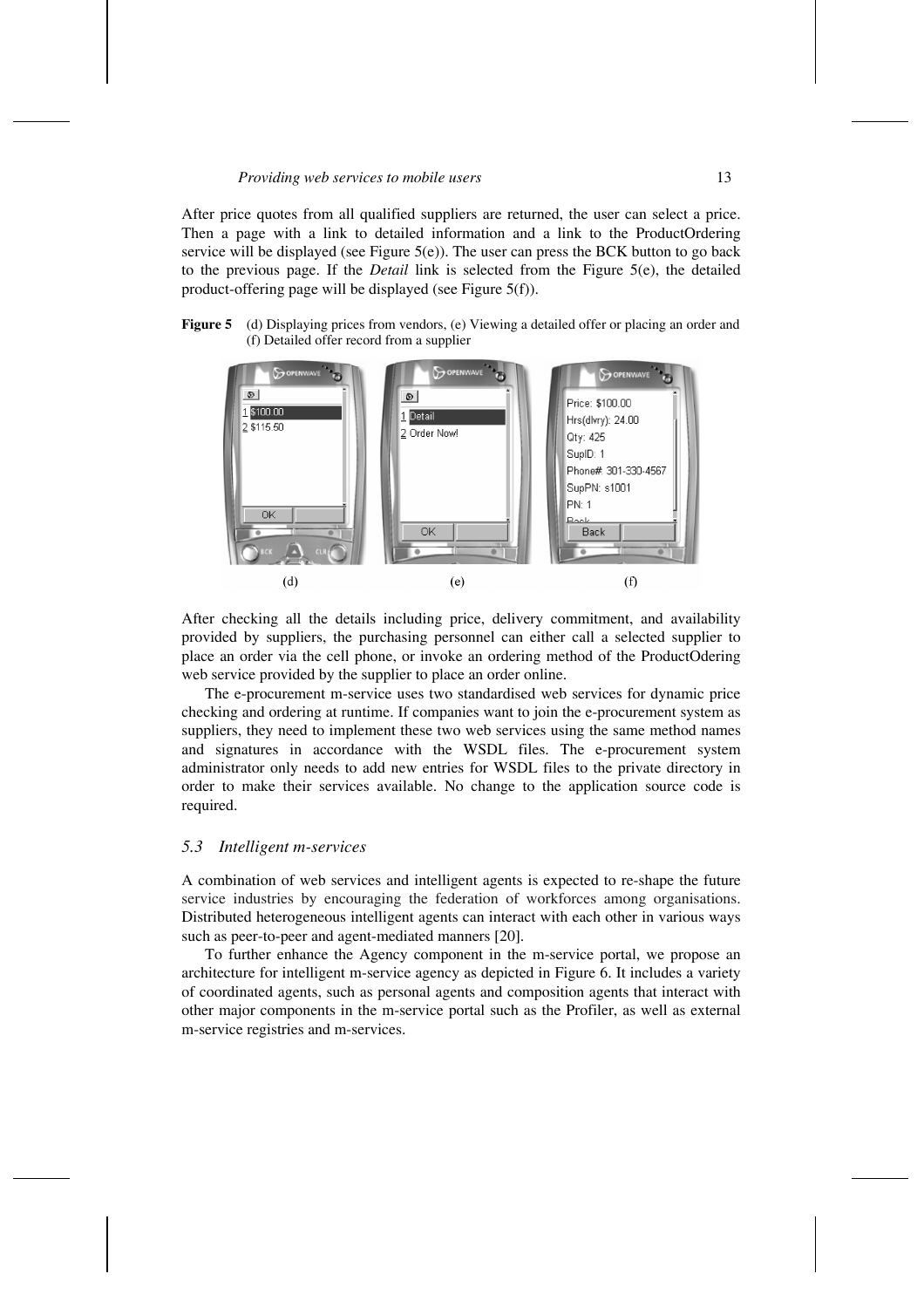



- *Personal agents* facilitate service discovery and use. When a user requests for a new service, he only needs to authenticate his credentials with his personal agent. The personal agent can automatically acquire his personal information from the Profiler and then provide it to appropriate service providers. In addition, the personal agent can dynamically update user's profile based on his recent requests. If the personal agent finds that the user is requesting a previously consumed service, the agent can automatically retrieves his prior access information and preferences/constraints for that service. If the requested service is new, the personal agent will update the corresponding profiles.
- *Composition agents* search and aggregate multiple m-services before returning them to a personal agent. Several advantages can be gained from the use of composition agents [21]. In the intelligent m-service agency architecture, composition agents provide the capability of creating new services by reusing existing ones. They also allow personal agents to focus on maintaining requesters' profiles and retrieving services.

It is well recognised that intelligent agents are characterised with automation and pro-activation. As long as a user specifies his/her service interest in a requester profile, the agents can take the initiative to search for information about relevant services. Agents can notify the user whenever the requested service is available. Moreover, they can support the mobility and implementation of service models. The mobility offered by an agent-supported flexible infrastructure is capable of identifying and tracing mobile entities and adapting them to the changing network condition. However, mobility of agents in open environments requires an adequate level of security and the ability of handling system heterogeneity [22].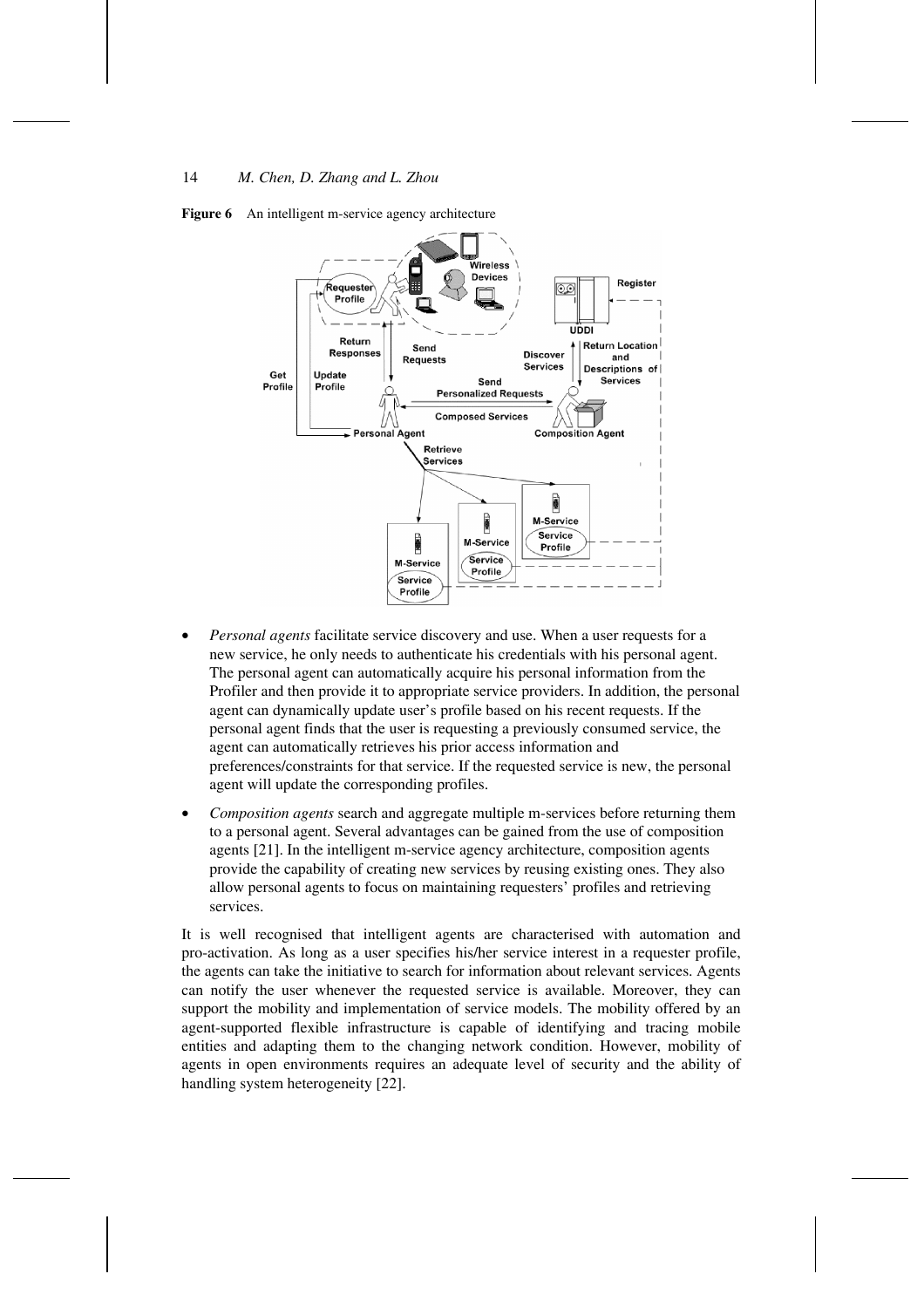Achieving the goal of combining agent technology and m-services presents many challenges, including semantic interoperability, agent-based collaboration, service customization, as well as automated and flexible service discovery and transaction across the network. One crucial challenge is to make services understandable by heterogeneous agents. Another challenge is to enable mapping between different annotations of web services. Both challenges can be boiled down to the issue of precise interpretation of web services, which is a necessary prerequisite for automatic web service discovery and composition. By using common semantics, a service annotation language can offer a high degree of flexibility and expressiveness. Adding semantics to service annotations can reduce ambiguity in interpreting service information and improve both quality and quantity of e-commerce transactions [19]. Driven by the demand of more effective web service discovery and composition, the necessity of developing standardised ontology and service profiles has been well recognized. The semantic web [23] provides an infrastructure to support a service description language that improves query matching, negotiation proposals and agreement, and advertisement [24]. Therefore, a mechanism needs to be established to:

- enhance the description and composition of web services (e.g., DAML-S [25]) and the representation of users' profiles and preferences
- support the process of searching for m-services [19].

Our e-procurement prototype can potentially be enhanced by incorporation of the semantic web. The composition of web services is better to be accomplished dynamically with declarative means (e.g., [26]) rather than with procedural code. Domain-specific ontologies developed for individual industries and trading groups can support service interoperability and request-service matching. A profiler may benefit most from semantic web services in view of the number and variation of users' profiles. A standard representation of profilers may help not only discover web services, but also create user communities. Ultimately, users that share common profilers will be able to filter services collaboratively and contribute to profiler services collectively.

## **6 Discussion**

M-services are still in a very early stage. They require dynamic web service interoperability in real-time to match web service availability, mobile device capability, preferences of individual users, wireless network bandwidth, and so on. Among many issues that remain to be fully investigated, a few of them are listed as follows:

- *Platform interoperability*. Since web services are normally heterogeneous entities, how to effectively connect and coordinate them to build integrated services is a critical issue [27].
- *Context-aware m-services.* Traditional wireless applications lack the context data required to handle even relatively simple customisations, depriving wireless applications of the ability to handle desired social nuance and control of individuals. Context can be defined as any information that characterises a situation related to the interaction between humans, applications and the surrounding environment [28]. Typical examples of contextual features are location, time, speaker, hearer, other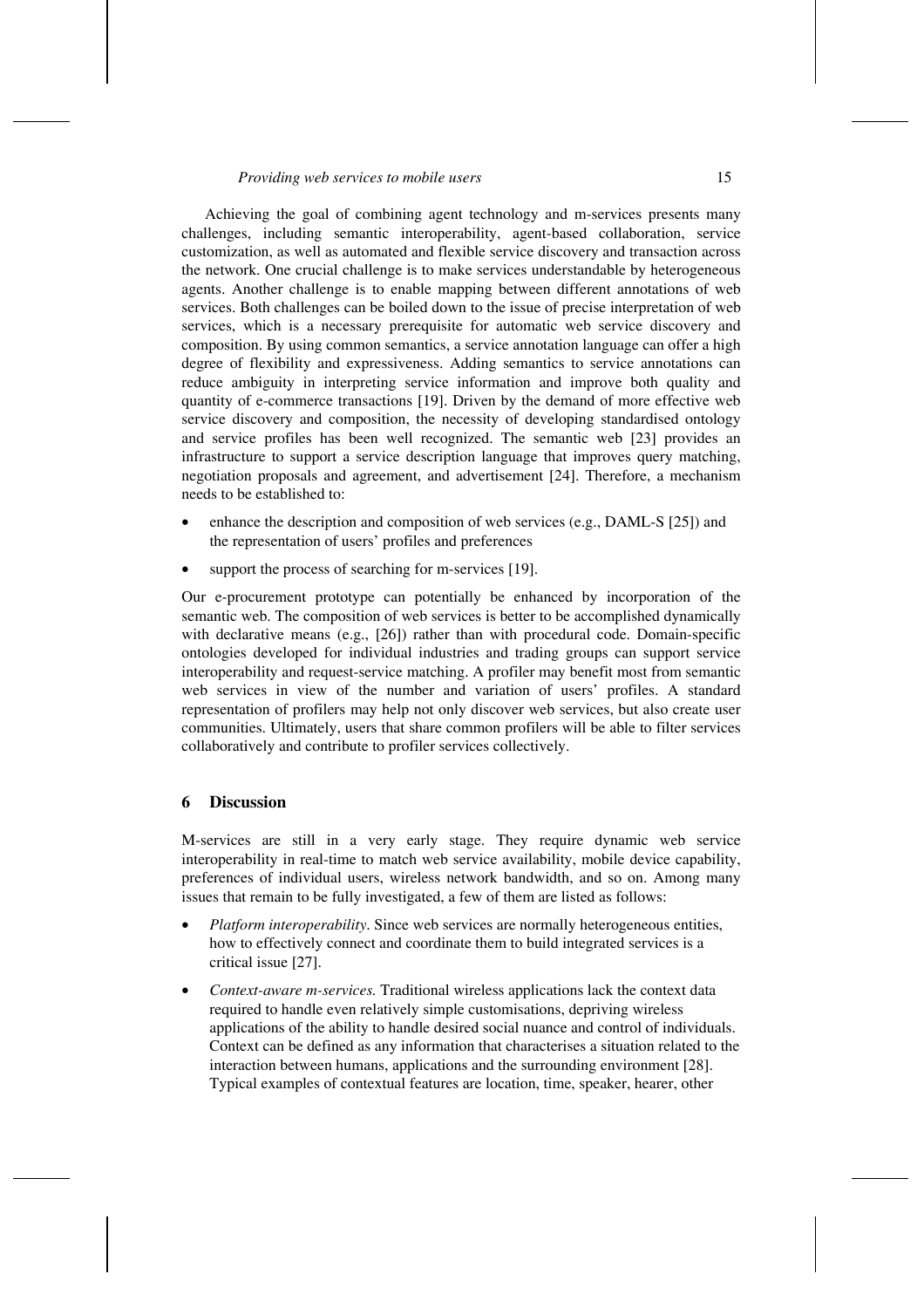salient agents, and objects. Context-aware m-service delivery aim to offer the promise of significant user gains – an ability of a service to adapt to a changing environment automatically.

- *Mobile client caching*. Client caching refers to the ability of mobile clients to retain copies of data items locally once they have been obtained from the server. Caching of frequently accessed data will play an important role in m-services because of its ability to alleviate the problems of long transmission latency and unreliable networks during weak-connections and disconnections [29].
- *Security.* End-to-end security between the internet and mobile devices is critical in m-commerce. Security channels between the client and the WAP gateway are supported by WTLS (Wireless Transport Layer Security), while the channel between the WAP gateway and web server is supported by TLS (Transport Layer Security). Translation between WTLS and TLS is executed at the WAP gateway. The WTLS specification does not provide this level of security. Therefore, how to develop a reliable solution for authenticating users across a wide variety of mobile devices and applications is critical.

In this paper, we have proposed an m-service portal architecture and exemplified it with an e-procurement m-service prototype. An intelligent m-service approach is introduced to improve the adaptability and flexibility of the m-service portal. We also discussed several issues that need to be further explored, such as the development of domain specific ontology, the implementation of intelligent m-services, and effective composition of web services. In most cases, users of mobile devices gain access to web services via a web service client (such as an HTTP-SOAP client). Web Services for Remote Portals (WSRP) is an emerging standard for building user-facing web services for portals [30]. Business Process Execution Language for Web Services (BPEL4WS) provides a standard way of specifying web service composition [31]. We will be exploring the integration of semantic web research with emerging web service standards such WSRP and BPEL4WS in the context of m-service portals. The preliminary evaluation has indicated that the proposed m-service portal provides adaptability, flexibility, and easy access to m-services for mobile workforces.

### **References**

- **1** Wrolstad, J. (2002) *Mobile Workforce Nears 100-Million Mark*, http://www.wirelessnewsfactor.com/perl/story/18453.html.
- **2** Intel (2002) *Wireless Technology for Enterprises: High Payback Opportunities*, August, http://www.intel.com/pca/developernetwork/doc/horiz\_clarity.pdf.
- **3** Maamar, Z., Benatallah, B. and Sheng, Q. (2002) 'Towards a composition framework for e/m-services', *Proceedings of the UbiAgents Workshop*'*02*, Bologna, Italy.
- **4** Vecchio, D. (2001) 'Legacy software: junkyard wars for web services?', *Proceedings of the Gartner Symposium IT Expo Presentation*, Orlando, Florida.
- **5** Varshney, U. and Vetter, R. (2002) 'Mobile commerce: framework, applications and networking', *Mobile Networks and Applications*, Vol. 7, pp.185–198.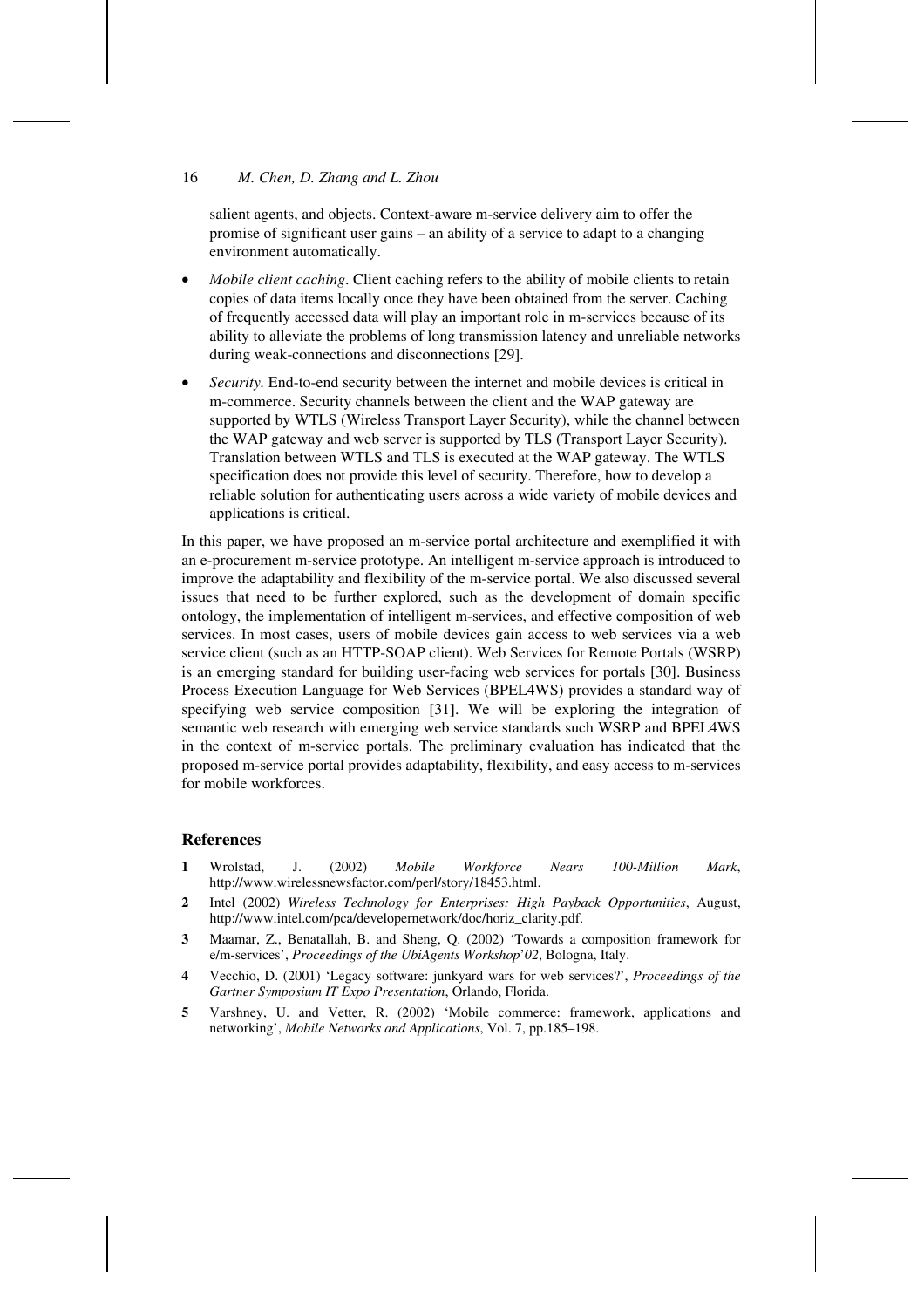- **6** Dave, B. and Patterson, L. (2002) 'Extending enterprise applications to mobile users', July, http://www-3.ibm.com/software/pervasive/tech/pdf/PVC\_WP.pdf.
- **7** Intel (2002). *IT Mobility Road Map: Past, Present, and Future Plans Intel Information Technology Worldwide*, April, http://www.intel.com/eBusiness/pdf/ it/pp021802.pdf.
- **8** Zetie, C. (2002) *Essential Elements of a Mobile Enterprise Strategy*, Giga Information Group.
- **9** Siau, K., Shen, Z. and Varshney, U. (2003) 'Communications and mobile services', *International Journal of Mobile Communications*, Vol. 1, Nos. 1–2, pp.3–14.
- Yuan, Y. and Zhang, J.J. (2003) 'Towards an appropriate business model for m-commerce', *International Journal of Mobile Communications*, Vol. 1, Nos. 1–2, pp. 35–56.
- **11** Louis, P.J. (2001) *M-Commerce Crash Course*, McGraw-Hill Companies.
- **12** Sharma, S.K., Kitchens, F.L. and Miller, P. (2003) 'A new approach for mobile communication: web services using flexible services architecture', *International Journal of Mobile Communications*, Vol. 1, No. 3, pp.301–311.
- **13** Wohl, A.D. (2002) *Is There a Killer App for Mobile?*, http://www.wohl.com/wa0231.htm.
- **14** Hanebeck, H-C.L. and Tracey, B. (2003) 'The role of location in supply chain management: how mobile communication enables supply chain best practice and allows companies to move to the next level', *International Journal of Mobile Communications*, Vol. 1, Nos. 1–2, pp.148–166.
- **15** Varshney, U. (2003) 'Location management for wireless networks: issues and directions', *International Journal of Mobile Communications*, Vol. 1, Nos. 1–2, pp.91–118.
- **16** Varshney, U. (2003) 'Issues, requirements and support for location-intensive mobile commerce applications', *International Journal of Mobile Communications*, Vol. 1, No. 3, pp.247–263.
- **17** Roussos, G., Tuominen, J., Koukara, L., Seppala, O., Kourouthanasis, P., Giaglis, G. and Frissaer, J. (2002) 'A case study in pervasive retail', *Proceedings of the Second International Workshop on Mobile Commerce*, Atlanta, Georgia, USA, pp.90–94.
- **18** Zhang, D. (2003) 'Delivery of personalised and adaptive content to mobile devices: a framework and enabling technology', *Communications of AIS*, Vol. 12, August, pp.183–202.
- **19** Mcllraith, A.S., Son, T.C. and Zeng, H. (2001) 'Semantic web services', *IEEE Intelligent Systems, Special Issue on the Semantic Web*, Vol. 16, No. 2, pp.46–53.
- **20** Sycara, K. (2002) 'Agents supporting humans and organisations in open, dynamic environments', *Proceedings of the AAMAS*'*02*, Bologna, Italy, p.1043.
- **21** Maamar, Z., Mansoor, W. and Mahmoud, Q.H. (2002) 'Software agents to support mobile services', *Proceedings of the AAMAS*'*02*, Bologna, Italy, pp.666, 667.
- **22** Bellavista, P., Corradi, A. and Stefanelli, C. (2000) 'A mobile agent infrastructure for the mobility support', *Proceedings of the ACM Symposium on Applied Computing (SAC*'*00)*, Como, Italy, pp.539–545.
- **23** Berners-Lee, T., Hendler, J. and Lassila, O. (2001) 'The semantic web', *Scientific American*, pp.35–43.
- **24** Trastour, D., Bartolini, C. and Preist, C. (2002) 'Semantic web support for the business-to-business e-commerce lifecycle', *Proceedings of the WWW 2002*, Honolulu, Hawaii, USA.
- **25** Ankolekar, A., Burstein, M., Hobbs, J.R., Lassila, O., Martin, D.L., Mcllraith, A.S., Narayanan, S., Paolucci, M., Payne, T., Sycara, K. and Zeng, H. (2001) 'DAML-S: semantic markup for web services', *Proceedings of the International Semantic Web Working Symposium (SWWS)*.
- **26** Narayanan, S. and Mallraith, S.A. (2002) 'Simulation, verification and automated composition of web services', *Proceedings of the WWW*'*02*, Honolulu, Hawaii, USA, pp.77–88.